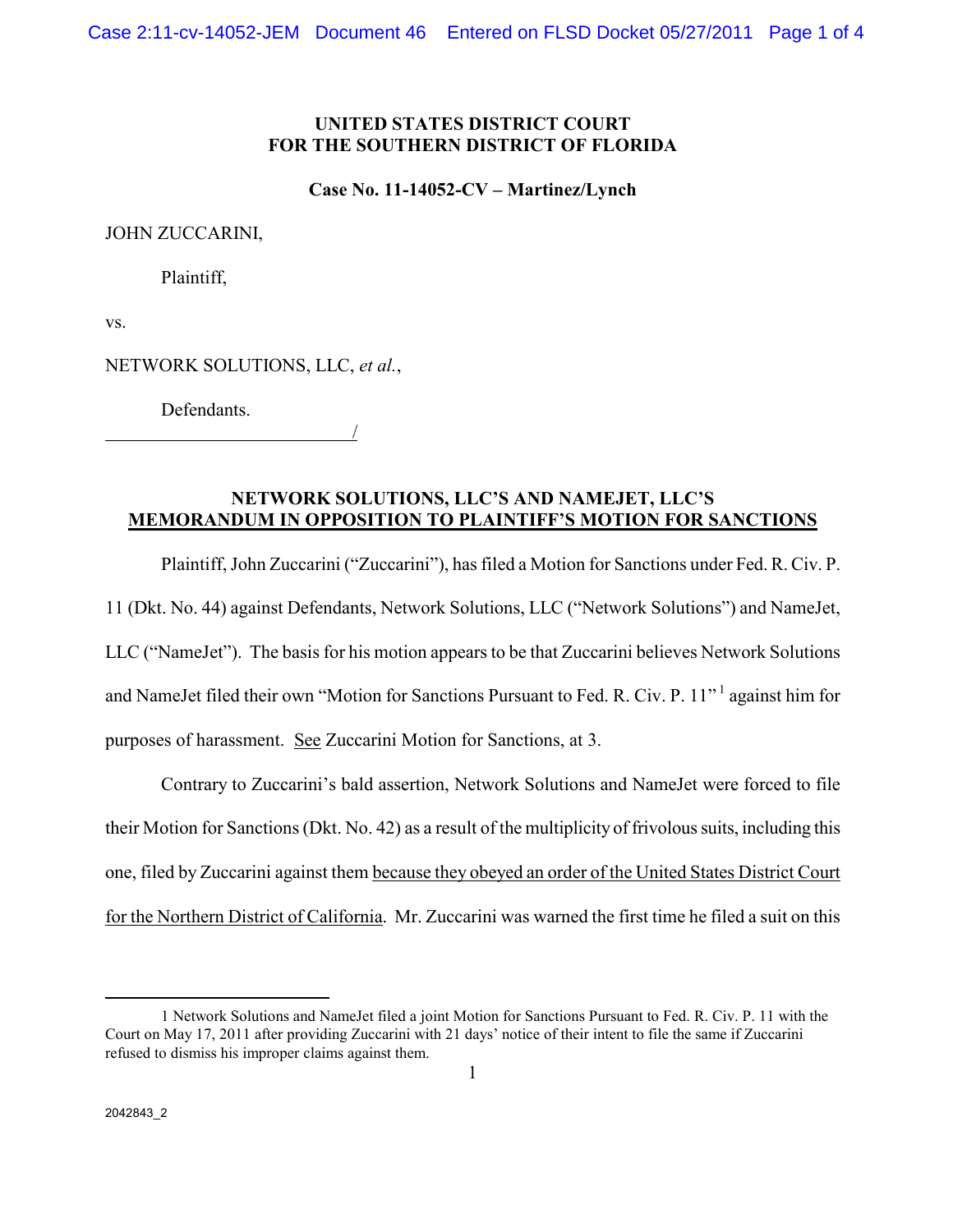basis – by the United States District Court for the Eastern District of Virginia – that he might be sanctioned if he persisted. Nonetheless, ignoring that court's admonition, he filed this action.

"Rule 11 sanctions are appropriate when (1) a party files a pleading that has no reasonable factual basis; (2) the party files a pleading that is based on a legal theory that has no reasonable chance of success and that cannot be advanced as a reasonable argument to change existing law; or (3) the party files a pleading in bad faith for an improper purpose." *Worldwide Primates v. McGreal,* 87 F.3d 1252, 1254 (11th Cir.1996) (quoting *Jones v. Int'l Riding Helmets, Ltd.,* 49 F.3d 692, 694 (11th Cir. 1995)). Here, Zuccarini does not allege, nor can he, that any pleading filed by Network Solutions or NameJet is without a factual basis. Zuccarini further does not allege, nor can he, that any pleading filed by Network Solutions or NameJet is based upon a legal theory that has no reasonable chance of success. And, while Zuccarini baldly asserts that Network Solutions and NameJet filed their Motion for Sanctions for some improper purpose, it clearly was not. Rather, the purpose of Network Solutions' and NameJet's Motion for Sanctions was, and is, to put an end to Zuccarini's abusive, baseless, and repetitive litigation.

 Accordingly, Network Solutions and NameJet respectfully request that Zuccarini's Motion for Sanctions be denied.

> /s/ Jamie M. Roos Jamie M. Roos Florida Bar No. 0694231 Stein, Sperling, Bennett, De Jong, Driscoll & Greenfeig, P.C. 25 West Middle Lane Rockville, Maryland 20850 Tel.: (301) 838-3326 Fax: (301) 354-8326 jhertz@steinsperling.com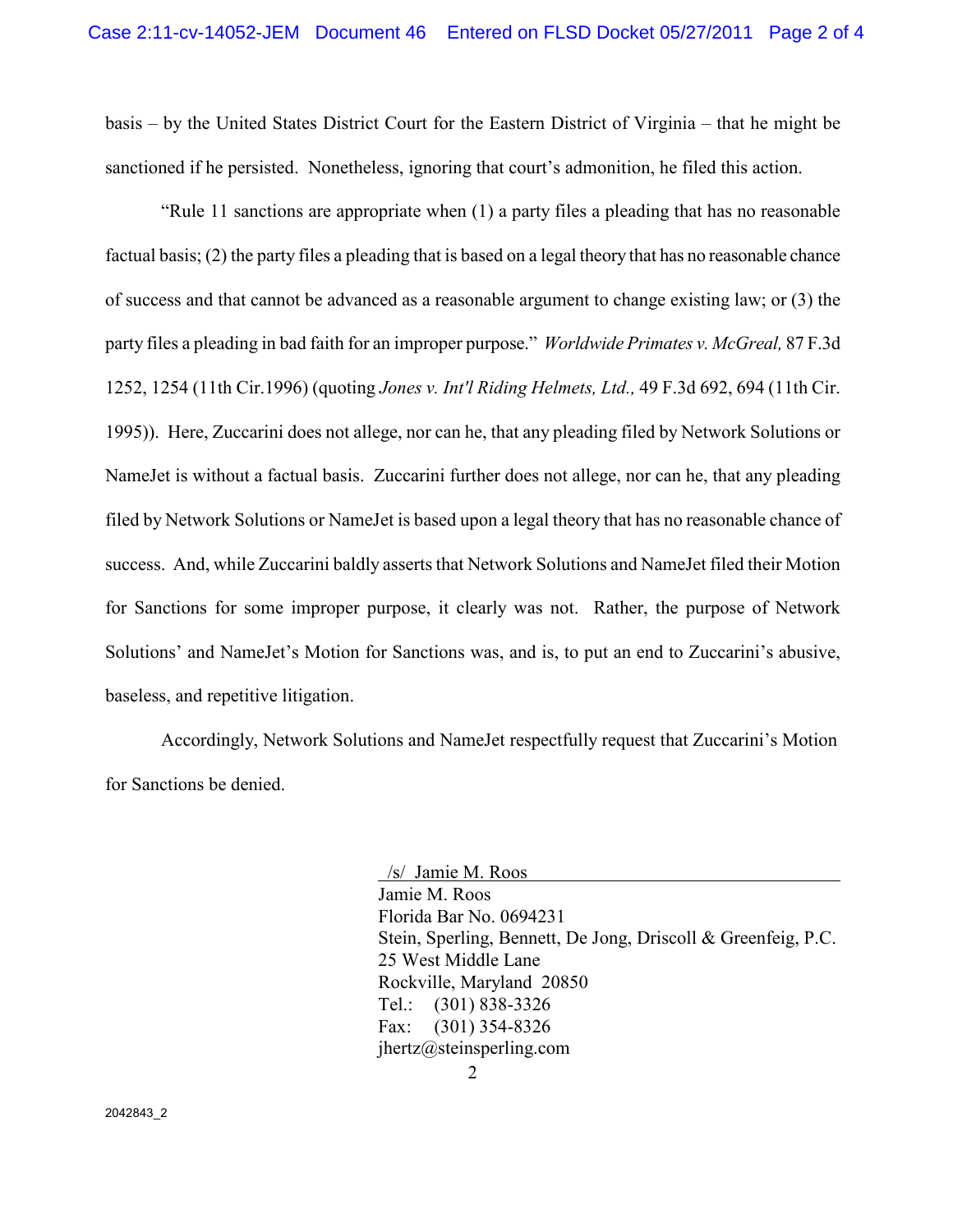/s/ Timothy B. Hyland Timothy B. Hyland (Pro Hac Vice Pending) Stein, Sperling, Bennett, De Jong, Driscoll & Greenfeig, P.C. 25 West Middle Lane Rockville, Maryland 20850 Tel.: (301) 838-3326 Fax: (301) 354-8326 thyland@steinsperling.com

Attorneys for NameJet, LLC and Network Solutions, LLC

### CERTIFICATE OF SERVICE

I HEREBY CERTIFY that that on this 27th day of May, 2011, I electronically filed the foregoing document with the Clerk of Court using CM/ECF. I also certify that the foregoing document is being serviced this day on the Pro Se Plaintiff and all counsel of record on the attached Service List in the manner specified, either by transmission of Notices of Electronic Filing generated by CM/ECF or in some other authorized manner for those counsel or parties who are not authorized to electronically receive Notices of Electronic Filing.

> /s/ Jamie M. Roos Jamie M. Roos